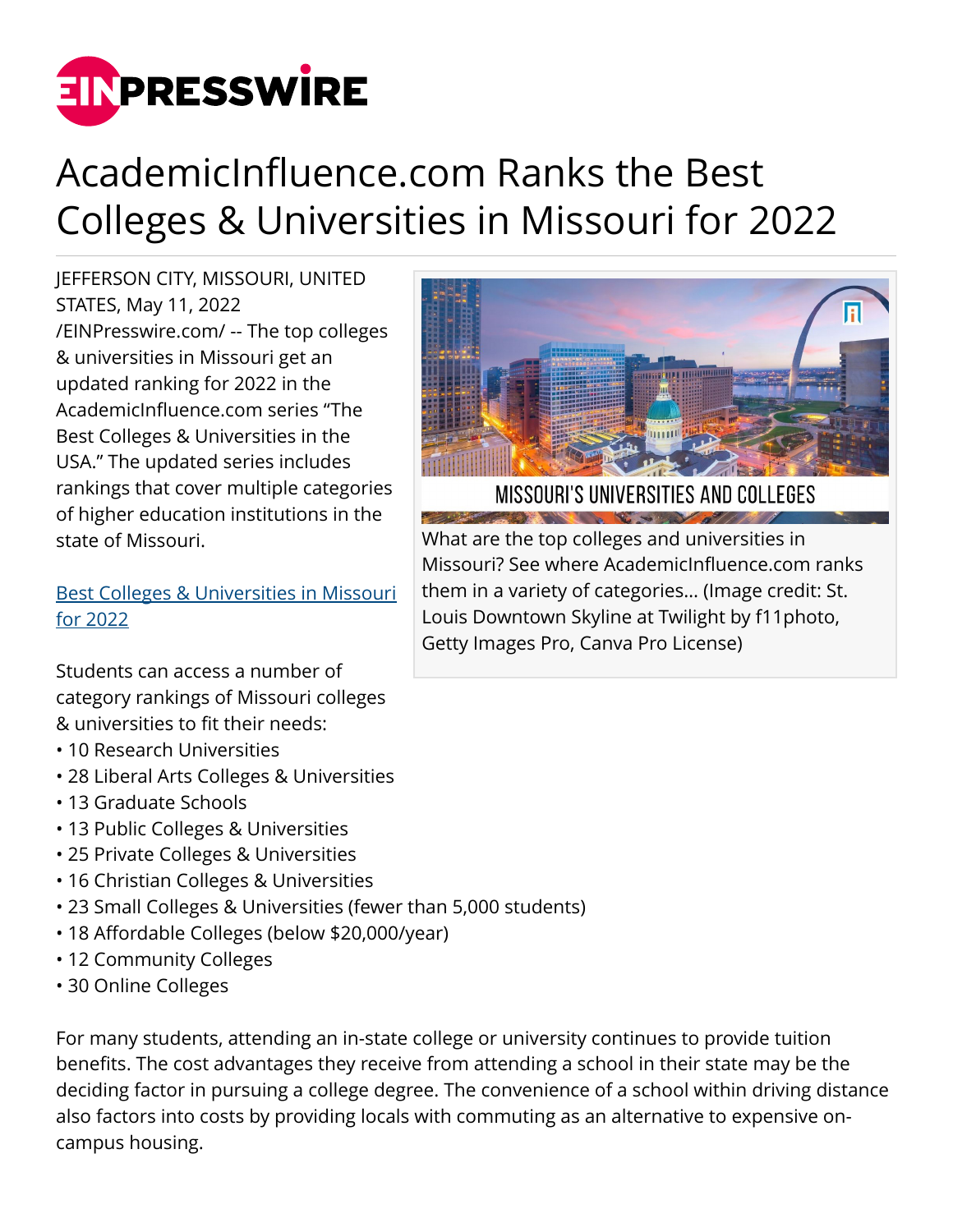"Students today want more value from their college choices, which is why choosing an in-state education continues to be attractive. Rising costs are a staple of daily news stories. We want to shift the focus off expensive out-of-state schools and onto the best in-state schools each state has to offer its students," says Dr. Jed Macosko, academic director of AcademicInfluence.com and professor of physics at Wake Forest University.

Which colleges & universities in Missouri rank among the best overall? (Listed alphabetically)

- Central Methodist University (Fayette)
- Drury University (Springfield)
- Evangel University (Springfield)
- Fontbonne University (Saint Louis)
- Lindenwood University (Saint Charles)
- Maryville University (Saint Louis)
- Missouri Southern State University (Joplin)
- Missouri State University (Springfield)
- Missouri University of Science and Technology (Rolla)
- Missouri Western State University (Saint Joseph)
- Northwest Missouri State University (Maryville)
- Park University (Parkville)
- Rockhurst University (Kansas City)
- Saint Louis University (Saint Louis)
- Southeast Missouri State University (Cape Girardeau)
- Stephens College (Columbia)
- Truman State University (Kirksville)
- University of Central Missouri (Warrensburg)
- University of Missouri (Columbia)
- University of Missouri–Kansas City (Kansas City)
- University of Missouri–St. Louis (Saint Louis)
- Washington University in St. Louis (Saint Louis)
- Webster University (Saint Louis)
- William Jewell College (Liberty)
- William Woods University (Fulton)

Baseline eligibility for selection: four-year undergraduate degree offerings and full accreditation. Visit the link above to see where these schools rank, along with additional details about each school, as well as rankings of all other Missouri colleges & universities.

In addition to comprehensive Missouri rankings, AcademicInfluence.com also provides students with updated U.S. rankings for colleges & universities: